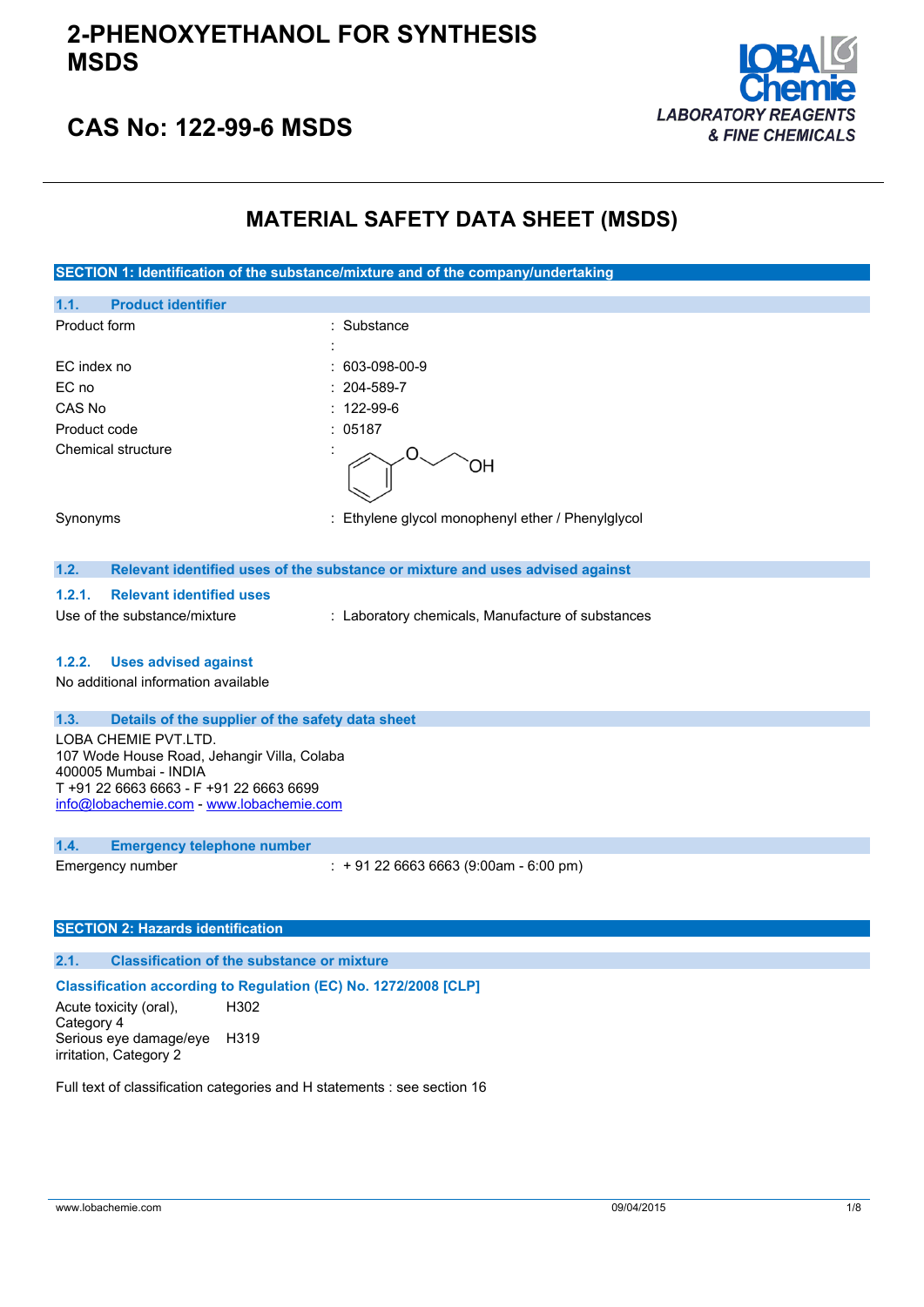Safety Data Sheet

**Classification according to Directive 67/548/EEC or 1999/45/EC**

Xn; R22 Xi; R36 Full text of R-phrases: see section 16

**Adverse physicochemical, human health and environmental effects** No additional information available

| 2.2.<br><b>Label elements</b>                              |                                                                                                                                                       |
|------------------------------------------------------------|-------------------------------------------------------------------------------------------------------------------------------------------------------|
| Labelling according to Regulation (EC) No. 1272/2008 [CLP] |                                                                                                                                                       |
| Hazard pictograms (CLP)                                    | GHS07                                                                                                                                                 |
| Signal word (CLP)                                          | : Warning                                                                                                                                             |
| Hazard statements (CLP)                                    | $\therefore$ H302 - Harmful if swallowed<br>H319 - Causes serious eve irritation                                                                      |
| Precautionary statements (CLP)                             | : P305+P351+P338 - IF IN EYES: Rinse cautiously with water for several minutes.<br>Remove contact lenses, if present and easy to do. Continue rinsing |

### **2.3. Other hazards**

No additional information available

| <b>SECTION 3: Composition/information on ingredients</b> |                                     |  |
|----------------------------------------------------------|-------------------------------------|--|
|                                                          |                                     |  |
| 3.1.<br><b>Substance</b>                                 |                                     |  |
| Name                                                     | $: 2$ -PHENOXYETHANOL FOR SYNTHESIS |  |
| CAS No                                                   | $: 122-99-6$                        |  |
| EC no                                                    | $: 204 - 589 - 7$                   |  |
| EC index no                                              | $: 603-098-00-9$                    |  |
|                                                          |                                     |  |
|                                                          |                                     |  |

Full text of R- and H-phrases: see section 16

### **3.2. Mixture**

Not applicable

| <b>SECTION 4: First aid measures</b>             |                                                                                                                                                                  |  |
|--------------------------------------------------|------------------------------------------------------------------------------------------------------------------------------------------------------------------|--|
|                                                  |                                                                                                                                                                  |  |
| 4.1.<br><b>Description of first aid measures</b> |                                                                                                                                                                  |  |
| First-aid measures after inhalation              | : Remove person to fresh air and keep comfortable for breathing. Give oxygen or<br>artificial respiration if necessary. If you feel unwell, seek medical advice. |  |
| First-aid measures after skin contact            | : Gently wash with plenty of soap and water. If skin irritation or rash occurs: Get<br>medical advice/attention.                                                 |  |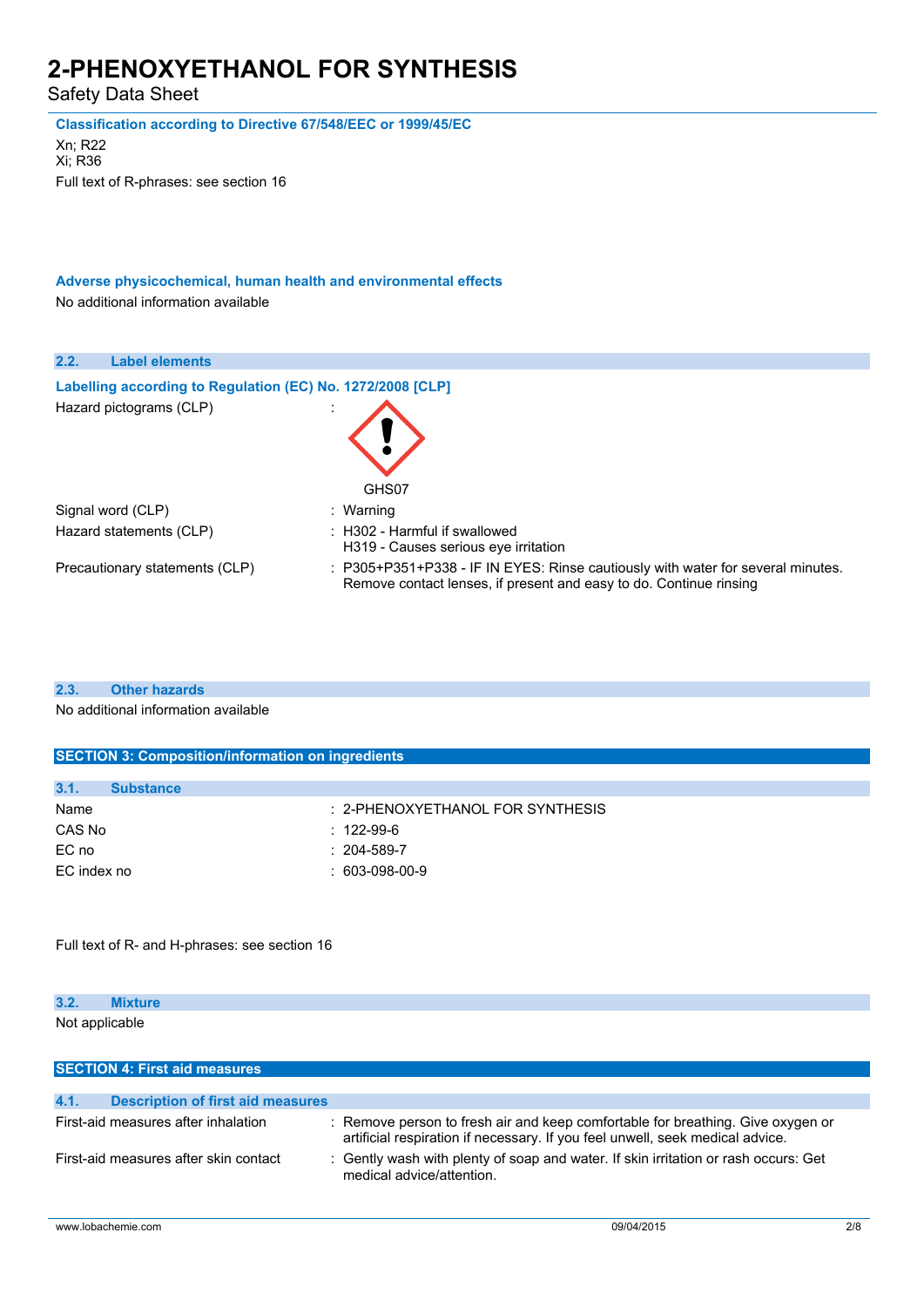| First-aid measures after eye contact                                        | : Remove contact lenses, if present and easy to do. Continue rinsing. Rinse cautiously<br>with water for several minutes. If eye irritation persists: Get medical advice/attention. |  |
|-----------------------------------------------------------------------------|-------------------------------------------------------------------------------------------------------------------------------------------------------------------------------------|--|
| First-aid measures after ingestion                                          | : Rinse mouth. Call a POISON CENTER or doctor/physician if you feel unwell.                                                                                                         |  |
| 4.2.<br>Most important symptoms and effects, both acute and delayed         |                                                                                                                                                                                     |  |
| Symptoms/injuries after eye contact                                         | : Causes serious eye irritation.                                                                                                                                                    |  |
| Symptoms/injuries after ingestion                                           | : Toxic if swallowed.                                                                                                                                                               |  |
| 4.3.                                                                        | Indication of any immediate medical attention and special treatment needed                                                                                                          |  |
| Treat symptomatically.                                                      |                                                                                                                                                                                     |  |
| <b>SECTION 5: Firefighting measures</b>                                     |                                                                                                                                                                                     |  |
| 5.1.<br><b>Extinguishing media</b>                                          |                                                                                                                                                                                     |  |
| Suitable extinguishing media                                                | : dry chemical powder, alcohol-resistant foam, carbon dioxide (CO2).                                                                                                                |  |
| Unsuitable extinguishing media                                              | : Do not use a heavy water stream.                                                                                                                                                  |  |
| 5.2.<br>Special hazards arising from the substance or mixture               |                                                                                                                                                                                     |  |
| No additional information available                                         |                                                                                                                                                                                     |  |
| 5.3.<br><b>Advice for firefighters</b>                                      |                                                                                                                                                                                     |  |
| Protection during firefighting                                              | : Do not attempt to take action without suitable protective equipment.                                                                                                              |  |
| <b>SECTION 6: Accidental release measures</b>                               |                                                                                                                                                                                     |  |
| 6.1.                                                                        | Personal precautions, protective equipment and emergency procedures                                                                                                                 |  |
| 6.1.1.<br>For non-emergency personnel                                       |                                                                                                                                                                                     |  |
| Emergency procedures                                                        | : Evacuate unnecessary personnel.                                                                                                                                                   |  |
| 6.1.2.<br><b>For emergency responders</b>                                   |                                                                                                                                                                                     |  |
| Protective equipment                                                        | : Use personal protective equipment as required.                                                                                                                                    |  |
| <b>Emergency procedures</b>                                                 | : Stop release.                                                                                                                                                                     |  |
| 6.2.<br><b>Environmental precautions</b>                                    |                                                                                                                                                                                     |  |
| Avoid release to the environment.                                           |                                                                                                                                                                                     |  |
| 6.3.<br>Methods and material for containment and cleaning up                |                                                                                                                                                                                     |  |
| Methods for cleaning up                                                     | : Collect spillage. On land, sweep or shovel into suitable containers. Soak up spills<br>with inert solids, such as clay or diatomaceous earth as soon as possible.                 |  |
| <b>Reference to other sections</b><br>6.4.                                  |                                                                                                                                                                                     |  |
| No additional information available                                         |                                                                                                                                                                                     |  |
| <b>SECTION 7: Handling and storage</b>                                      |                                                                                                                                                                                     |  |
| 7.1.<br><b>Precautions for safe handling</b>                                |                                                                                                                                                                                     |  |
| Precautions for safe handling                                               | : Do not get in eyes, on skin, or on clothing.                                                                                                                                      |  |
| Hygiene measures                                                            | Do not eat, drink or smoke when using this product. Wash  thoroughly after<br>handling.                                                                                             |  |
| 7.2.<br><b>Conditions for safe storage, including any incompatibilities</b> |                                                                                                                                                                                     |  |
| Storage conditions                                                          | : Store in original container. Keep container tightly closed. Store in a dry place.<br>Protect from moisture.                                                                       |  |
| 7.3.<br><b>Specific end use(s)</b>                                          |                                                                                                                                                                                     |  |
| No additional information available                                         |                                                                                                                                                                                     |  |
| <b>SECTION 8: Exposure controls/personal protection</b>                     |                                                                                                                                                                                     |  |
| 8.1.<br><b>Control parameters</b>                                           |                                                                                                                                                                                     |  |
| No additional information available                                         |                                                                                                                                                                                     |  |
| www.lobachemie.com                                                          | 09/04/2015<br>3/8                                                                                                                                                                   |  |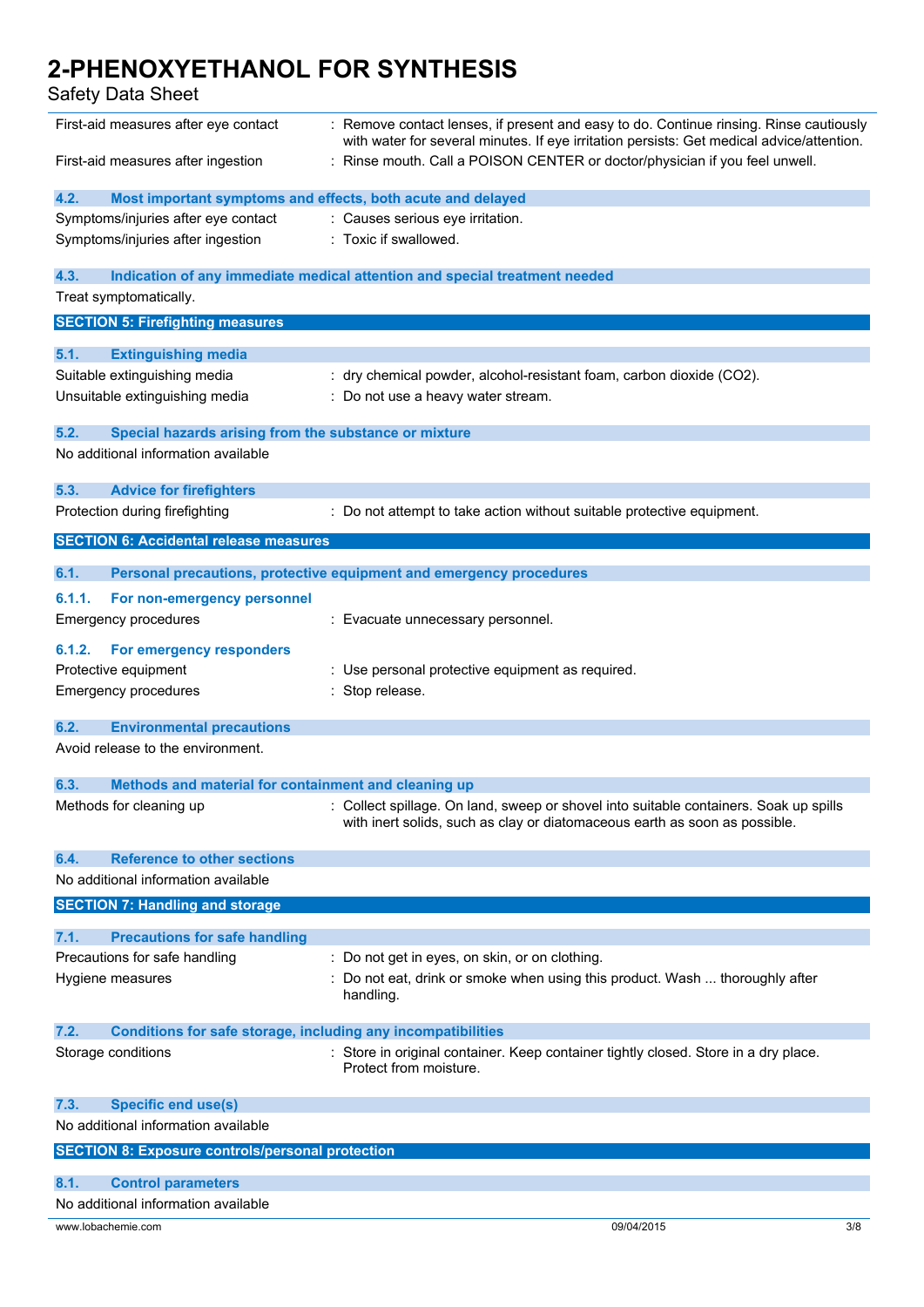| 8.2.<br><b>Exposure controls</b>                              |                                                       |
|---------------------------------------------------------------|-------------------------------------------------------|
| Hand protection                                               | : protective gloves                                   |
| Eye protection                                                | : Chemical goggles or safety glasses                  |
| Skin and body protection                                      | : Wear suitable protective clothing                   |
| Respiratory protection                                        | : Wear respiratory protection                         |
| <b>SECTION 9: Physical and chemical properties</b>            |                                                       |
| 9.1.<br>Information on basic physical and chemical properties |                                                       |
| Physical state                                                | : Liquid                                              |
| Colour                                                        | : Clear Colorless.                                    |
| Odour                                                         | : faint aromatic odor.                                |
| Odour threshold                                               | : No data available                                   |
| pH                                                            | : 7 at 10 g/l at 23 °C                                |
| Relative evaporation rate (butylacetate=1)                    | : No data available                                   |
| Melting point                                                 | $: 11 - 13$                                           |
| Freezing point                                                | : No data available                                   |
| Boiling point                                                 | : 237 °C                                              |
| Flash point                                                   | : 121 $^{\circ}$ C                                    |
| Auto-ignition temperature                                     | : 4300 $^{\circ}$ C                                   |
| Decomposition temperature                                     | : No data available                                   |
| Flammability (solid, gas)                                     | : No data available                                   |
| Vapour pressure                                               | : < 1 mm Hg @250C                                     |
| Relative vapour density at 20 °C                              | : $4.77$                                              |
| Relative density                                              | : No data available                                   |
| Density<br>Solubility                                         | 1.107 $g/cm^{3}$<br>Water: Partially soluble in water |
| Log Pow                                                       | : 1.13                                                |
| Viscosity, kinematic                                          | : No data available                                   |
| Viscosity, dynamic                                            | : No data available                                   |
| Explosive properties                                          | : No data available                                   |
| Oxidising properties                                          | No data available<br>$\ddot{\phantom{a}}$             |
| <b>Explosive limits</b>                                       | No data available                                     |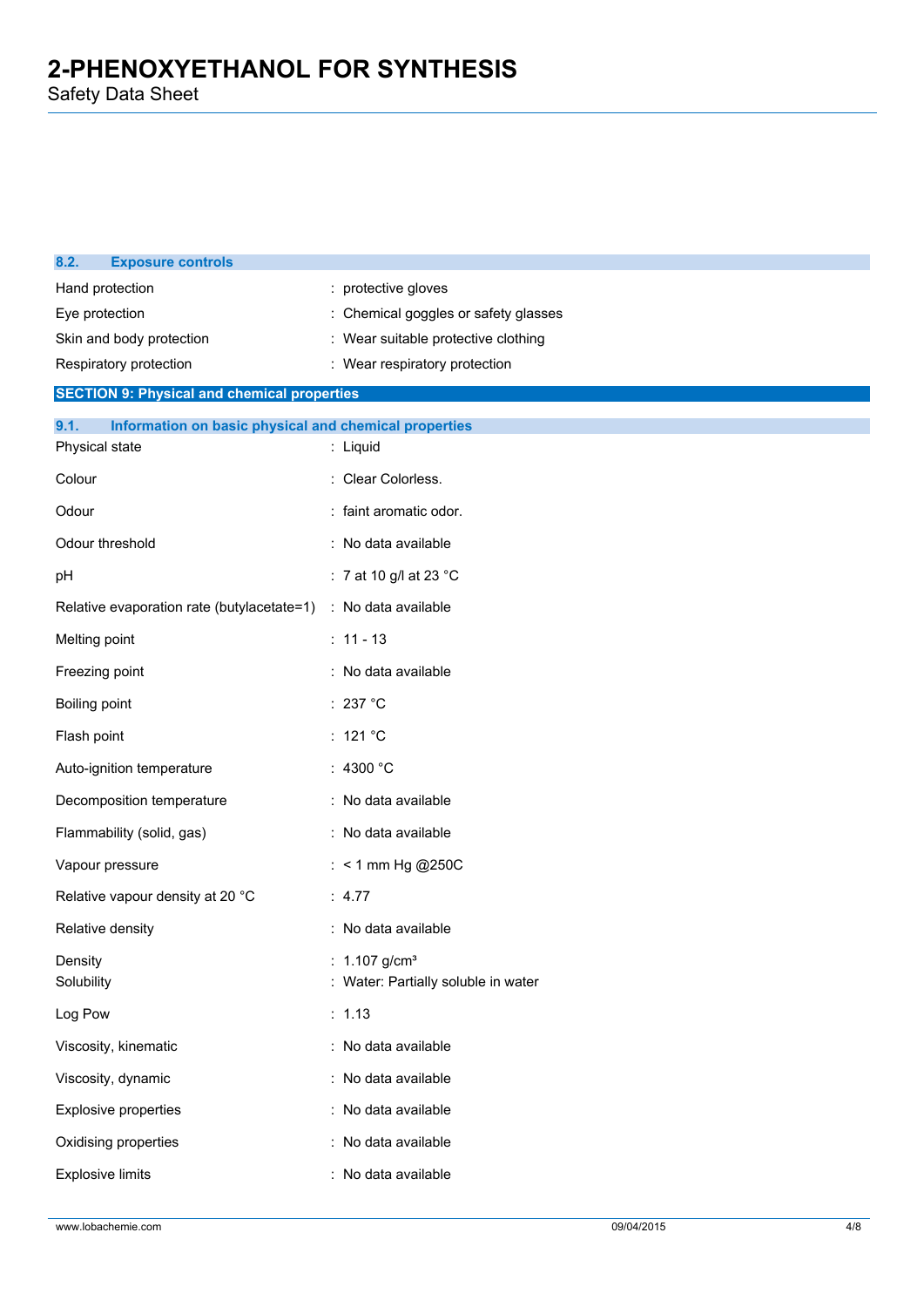| <b>Other information</b><br>9.2.                                               |                                              |
|--------------------------------------------------------------------------------|----------------------------------------------|
| No additional information available                                            |                                              |
|                                                                                |                                              |
| <b>SECTION 10: Stability and reactivity</b>                                    |                                              |
| 10.1.<br><b>Reactivity</b>                                                     |                                              |
| No additional information available                                            |                                              |
| 10.2.<br><b>Chemical stability</b>                                             |                                              |
| Stable under normal conditions.                                                |                                              |
|                                                                                |                                              |
| <b>Possibility of hazardous reactions</b><br>10.3.                             |                                              |
| No additional information available                                            |                                              |
| 10.4.<br><b>Conditions to avoid</b>                                            |                                              |
| Direct sunlight. Air contact. Heat. Open flame. Do not allow contact with air. |                                              |
|                                                                                |                                              |
| 10.5.<br><b>Incompatible materials</b><br>No additional information available  |                                              |
|                                                                                |                                              |
| 10.6.<br><b>Hazardous decomposition products</b>                               |                                              |
| No additional information available                                            |                                              |
|                                                                                |                                              |
| <b>SECTION 11: Toxicological information</b>                                   |                                              |
| 11.1.<br>Information on toxicological effects                                  |                                              |
| Acute toxicity                                                                 | : Oral: Harmful if swallowed.                |
|                                                                                |                                              |
|                                                                                |                                              |
| Skin corrosion/irritation                                                      | : Not classified                             |
|                                                                                | pH: 7 at 10 g/l at 23 °C                     |
| Serious eye damage/irritation                                                  | : Causes serious eye irritation.             |
| Respiratory or skin sensitisation                                              | pH: 7 at 10 g/l at 23 °C<br>: Not classified |
| Germ cell mutagenicity                                                         | Not classified                               |
| Carcinogenicity                                                                | : Not classified                             |
|                                                                                |                                              |
| Reproductive toxicity                                                          | : Not classified                             |
| Specific target organ toxicity (single                                         | : Not classified                             |
| exposure)                                                                      |                                              |
|                                                                                |                                              |
| Specific target organ toxicity (repeated                                       | : Not classified                             |
| exposure)                                                                      |                                              |
|                                                                                |                                              |
| Aspiration hazard                                                              | : Not classified                             |
|                                                                                |                                              |
|                                                                                |                                              |
|                                                                                |                                              |
| Potential adverse human health effects                                         | : Harmful if swallowed.                      |
| and symptoms                                                                   |                                              |
|                                                                                |                                              |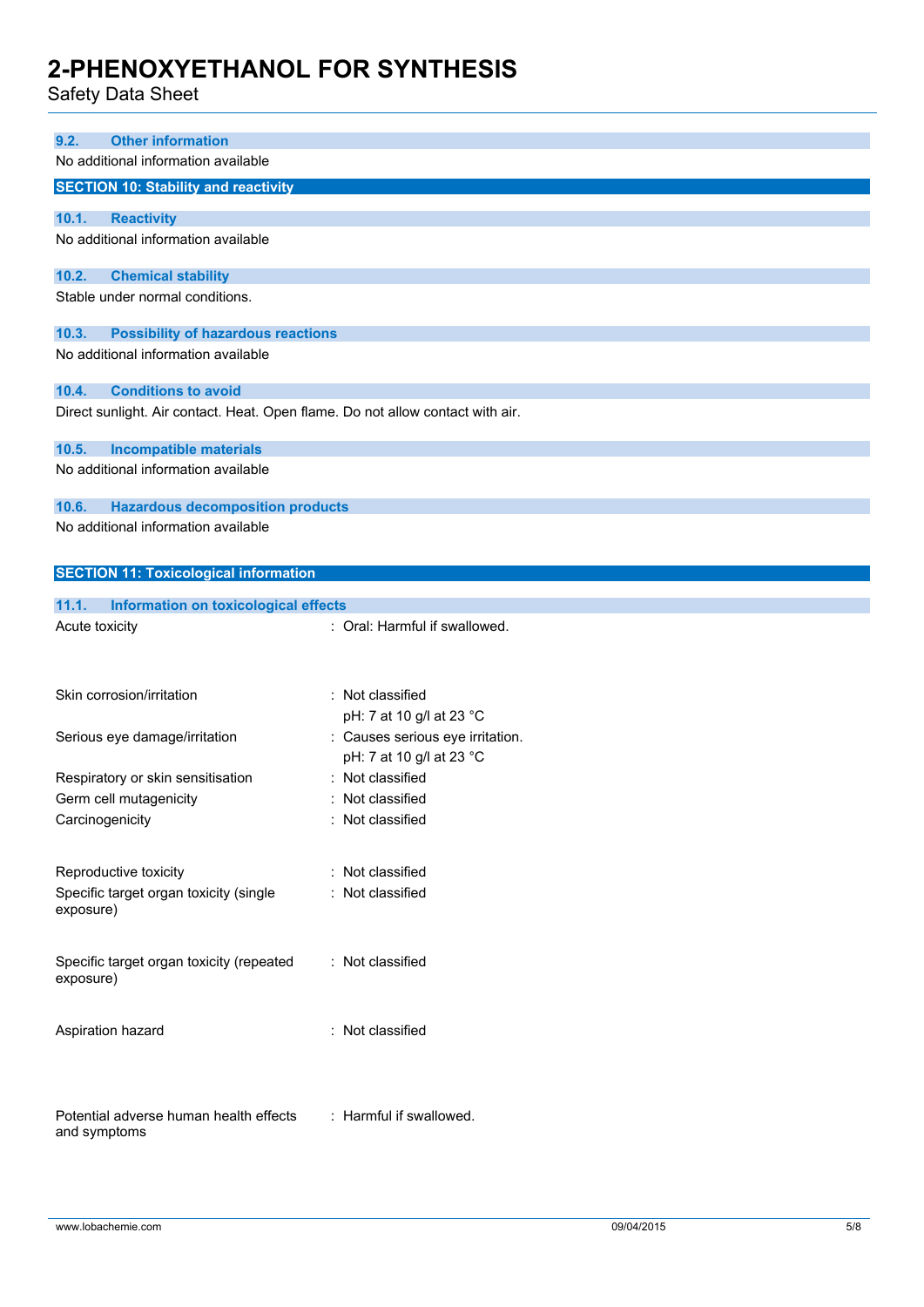| <b>SECTION 12: Ecological information</b>                                                    |                                    |  |
|----------------------------------------------------------------------------------------------|------------------------------------|--|
|                                                                                              |                                    |  |
| 12.1.<br><b>Toxicity</b>                                                                     |                                    |  |
| No additional information available                                                          |                                    |  |
| 12.2.<br><b>Persistence and degradability</b>                                                |                                    |  |
| No additional information available                                                          |                                    |  |
| <b>Bioaccumulative potential</b><br>12.3.                                                    |                                    |  |
| 2-PHENOXYETHANOL FOR SYNTHESIS (122-99-6)                                                    |                                    |  |
| Log Pow                                                                                      | 1.13                               |  |
|                                                                                              |                                    |  |
| 12.4.<br><b>Mobility in soil</b>                                                             |                                    |  |
| No additional information available                                                          |                                    |  |
| 12.5.<br><b>Results of PBT and vPvB assessment</b><br>No additional information available    |                                    |  |
| 12.6.<br><b>Other adverse effects</b>                                                        |                                    |  |
| No additional information available                                                          |                                    |  |
| <b>SECTION 13: Disposal considerations</b>                                                   |                                    |  |
|                                                                                              |                                    |  |
|                                                                                              |                                    |  |
| <b>Waste treatment methods</b><br>13.1.<br>Product/Packaging disposal<br>recommendations     | : Dispose of contents/container to |  |
|                                                                                              |                                    |  |
| <b>SECTION 14: Transport information</b><br>In accordance with ADR / RID / IMDG / IATA / ADN |                                    |  |
| 14.1.<br><b>UN number</b>                                                                    |                                    |  |
| UN-No. (ADR)                                                                                 | : Not applicable                   |  |
| UN-No. (IMDG)                                                                                | : Not applicable                   |  |
| UN-No.(IATA)                                                                                 | Not applicable                     |  |
| UN-No.(ADN)                                                                                  | Not applicable                     |  |
| UN-No. (RID)                                                                                 | : Not applicable                   |  |
|                                                                                              |                                    |  |
| 14.2.<br><b>UN proper shipping name</b>                                                      |                                    |  |
| Proper Shipping Name (ADR)                                                                   | : Not applicable                   |  |
| Proper Shipping Name (IMDG)                                                                  | : Not applicable                   |  |
| Proper Shipping Name (IATA)<br>Proper Shipping Name (ADN)                                    | Not applicable<br>Not applicable   |  |
| Proper Shipping Name (RID)                                                                   | : Not applicable                   |  |
| 14.3.<br><b>Transport hazard class(es)</b>                                                   |                                    |  |
| <b>ADR</b><br>Transport hazard class(es) (ADR)                                               | : Not applicable                   |  |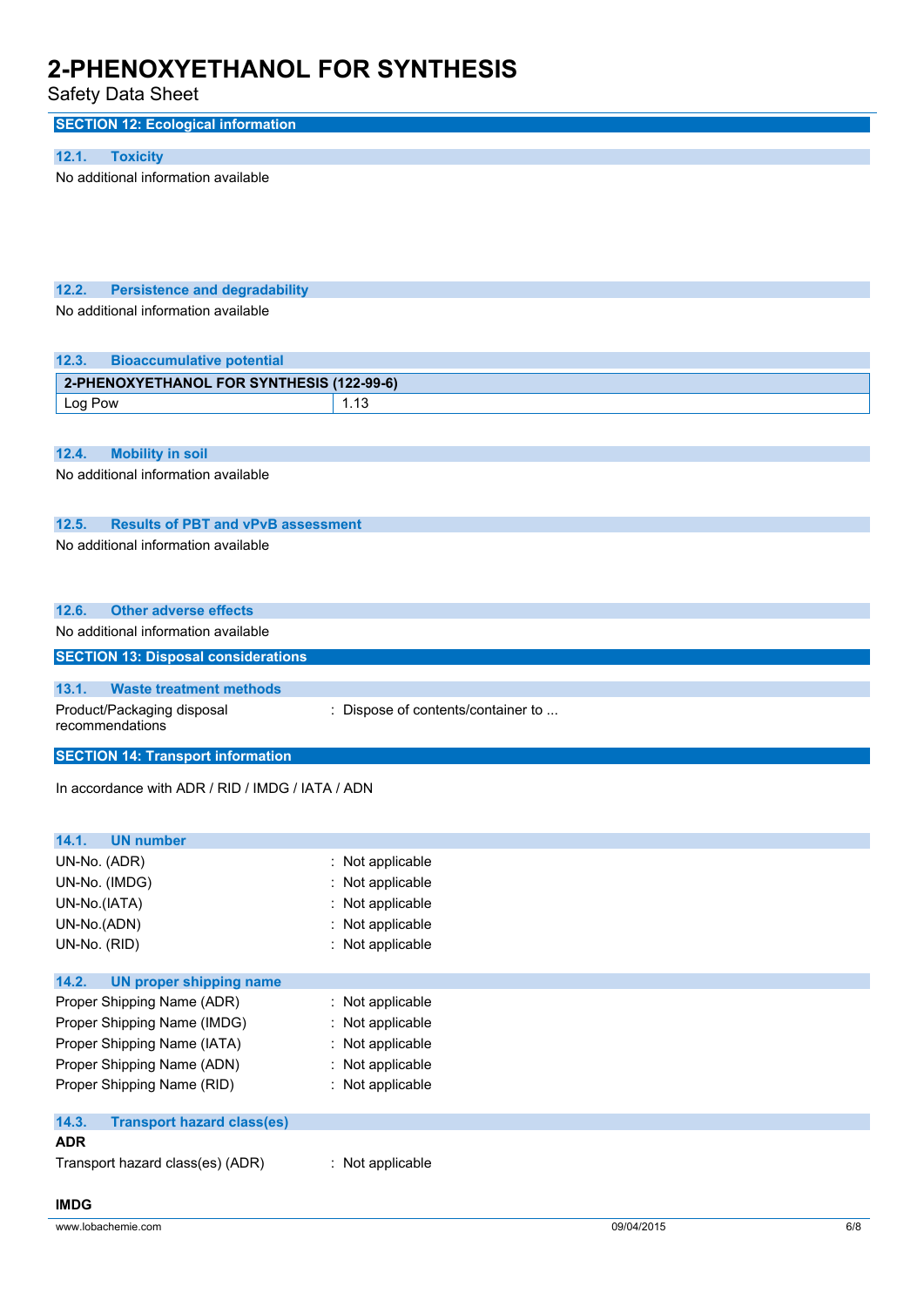Safety Data Sheet

| Transport hazard class(es) (IMDG)     | : Not applicable                         |
|---------------------------------------|------------------------------------------|
| <b>IATA</b>                           |                                          |
| Transport hazard class(es) (IATA)     | : Not applicable                         |
| <b>ADN</b>                            |                                          |
| Transport hazard class(es) (ADN)      | : Not applicable                         |
| <b>RID</b>                            |                                          |
| Transport hazard class(es) (RID)      | : Not applicable                         |
| 14.4.<br><b>Packing group</b>         |                                          |
| Packing group (ADR)                   | : Not applicable                         |
| Packing group (IMDG)                  | : Not applicable                         |
| Packing group (IATA)                  | : Not applicable                         |
| Packing group (ADN)                   | : Not applicable                         |
| Packing group (RID)                   | : Not applicable                         |
| <b>Environmental hazards</b><br>14.5. |                                          |
| Dangerous for the environment         | : No                                     |
|                                       |                                          |
| Marine pollutant                      | : No                                     |
| Other information                     | : No supplementary information available |

#### **14.6. Special precautions for user**

**- Overland transport** No data available

**- Transport by sea**

No data available

**- Air transport**

No data available

**- Inland waterway transport** No data available

**- Rail transport**

No data available

**14.7. Transport in bulk according to Annex II of MARPOL 73/78 and the IBC Code**

Not applicable

### **SECTION 15: Regulatory information**

**15.1. Safety, health and environmental regulations/legislation specific for the substance or mixture**

### **15.1.1. EU-Regulations**

No REACH Annex XVII restrictions

2-PHENOXYETHANOL FOR SYNTHESIS is not on the REACH Candidate List 2-PHENOXYETHANOL FOR SYNTHESIS is not on the REACH Annex XIV List